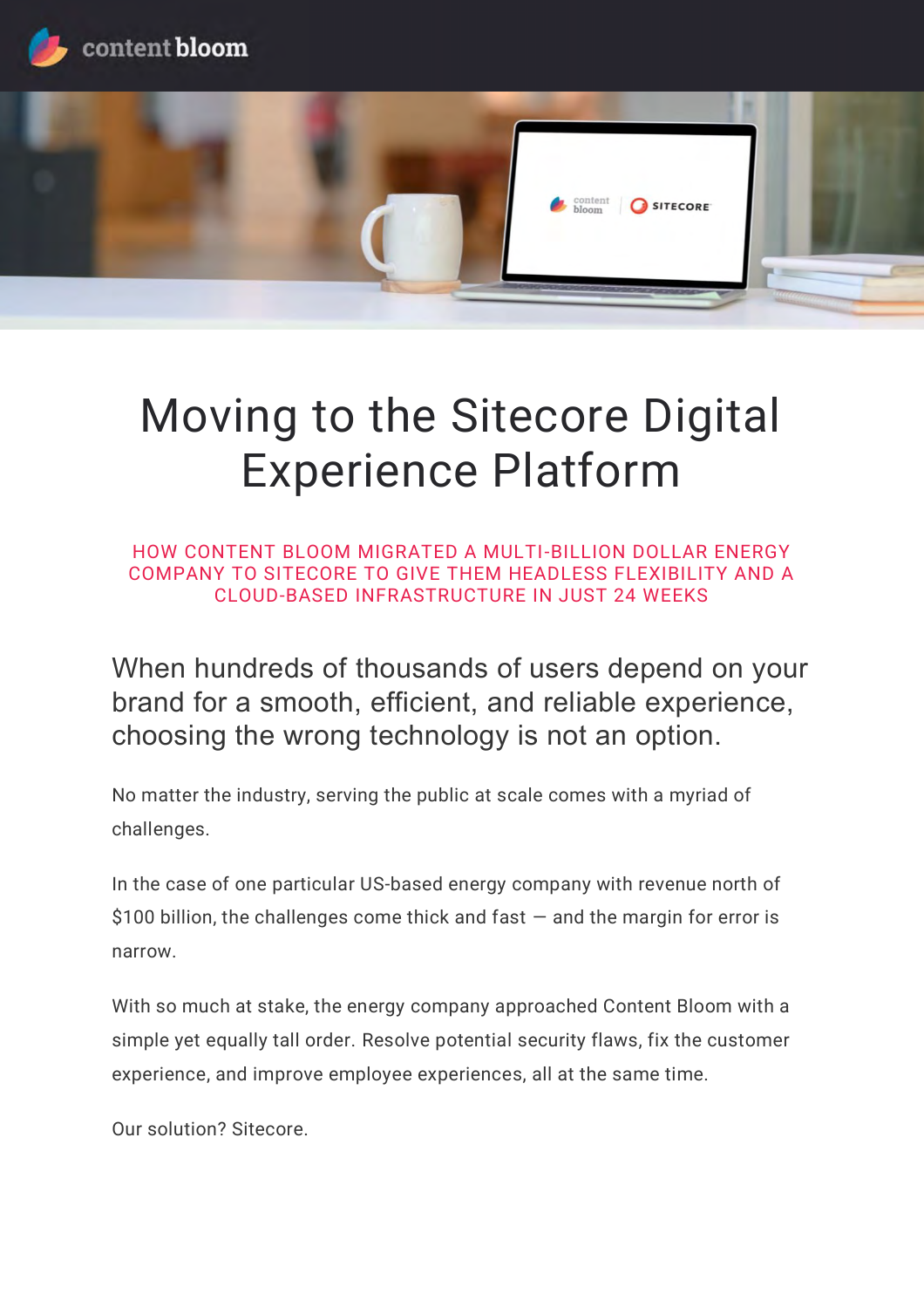# **Client Challenges**

Prior to reaching out to Content Bloom, our client faced several critical issues.

| <b>Security</b>      | Most notably, their pre-existing technology stack<br>was vulnerable to cyberattacks. Some of their<br>microsites were compromised as a result, with<br>unauthorized content being seen by both<br>customers and potential customers alike. |
|----------------------|--------------------------------------------------------------------------------------------------------------------------------------------------------------------------------------------------------------------------------------------|
| <b>Brand and</b>     | Internal content authors were dealing with multiple                                                                                                                                                                                        |
| <b>Technology</b>    | content management systems at once, including                                                                                                                                                                                              |
| <b>Inconsistency</b> | Adobe Experience Manager, RWS Tridion, and                                                                                                                                                                                                 |
|                      | WordPress. Branding across applications was not                                                                                                                                                                                            |
|                      | aligned as well as the technology stacks to support                                                                                                                                                                                        |
|                      | the various tools.                                                                                                                                                                                                                         |
|                      | The quickness with which WordPress was spun up                                                                                                                                                                                             |
|                      | eventually worked against the marketing team,                                                                                                                                                                                              |
|                      | multiple instances, each with multiple plugins and                                                                                                                                                                                         |
|                      | modified themes, began to show their cracks.                                                                                                                                                                                               |
| <b>Content Silos</b> | Content authoring teams also faced an issue that                                                                                                                                                                                           |
|                      | we're all too familiar within the enterprise content                                                                                                                                                                                       |
|                      | $m$ anagement space $-$ content silos. Some content                                                                                                                                                                                        |
|                      | was spread across the various WordPress                                                                                                                                                                                                    |
|                      | instances, some assets were to be found within                                                                                                                                                                                             |
|                      | Adobe products, while the rest was scattered                                                                                                                                                                                               |
|                      | across different project management tools and                                                                                                                                                                                              |
|                      | cloud storage platforms.                                                                                                                                                                                                                   |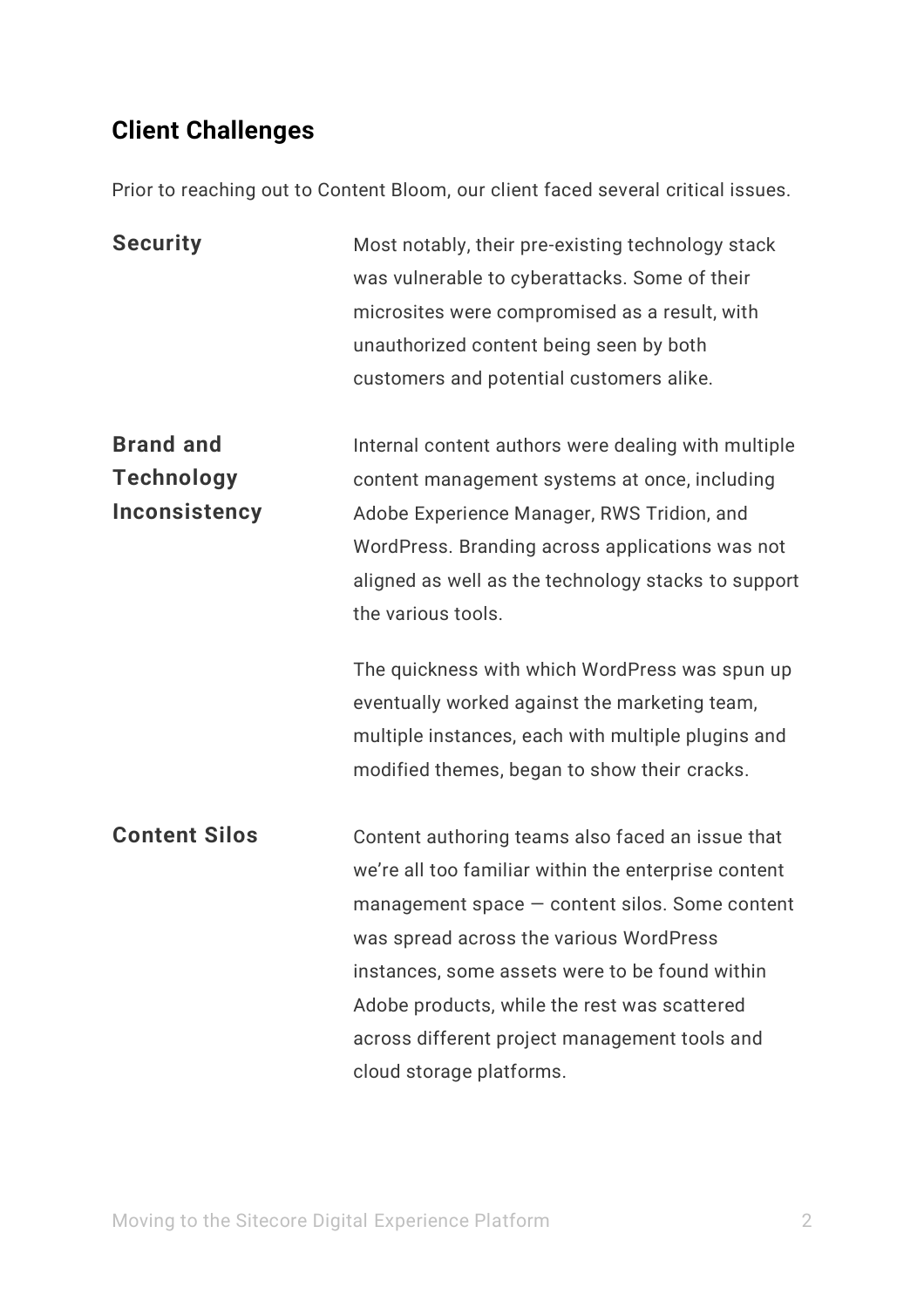This all led to a disjointed and unreliable experience that impacted hundreds of thousands of customers, as well as the energy company's bottom line. With that in mind, Content Bloom led the charge to find our client one unified CMS to handle all sites, content, design, and branding securely.

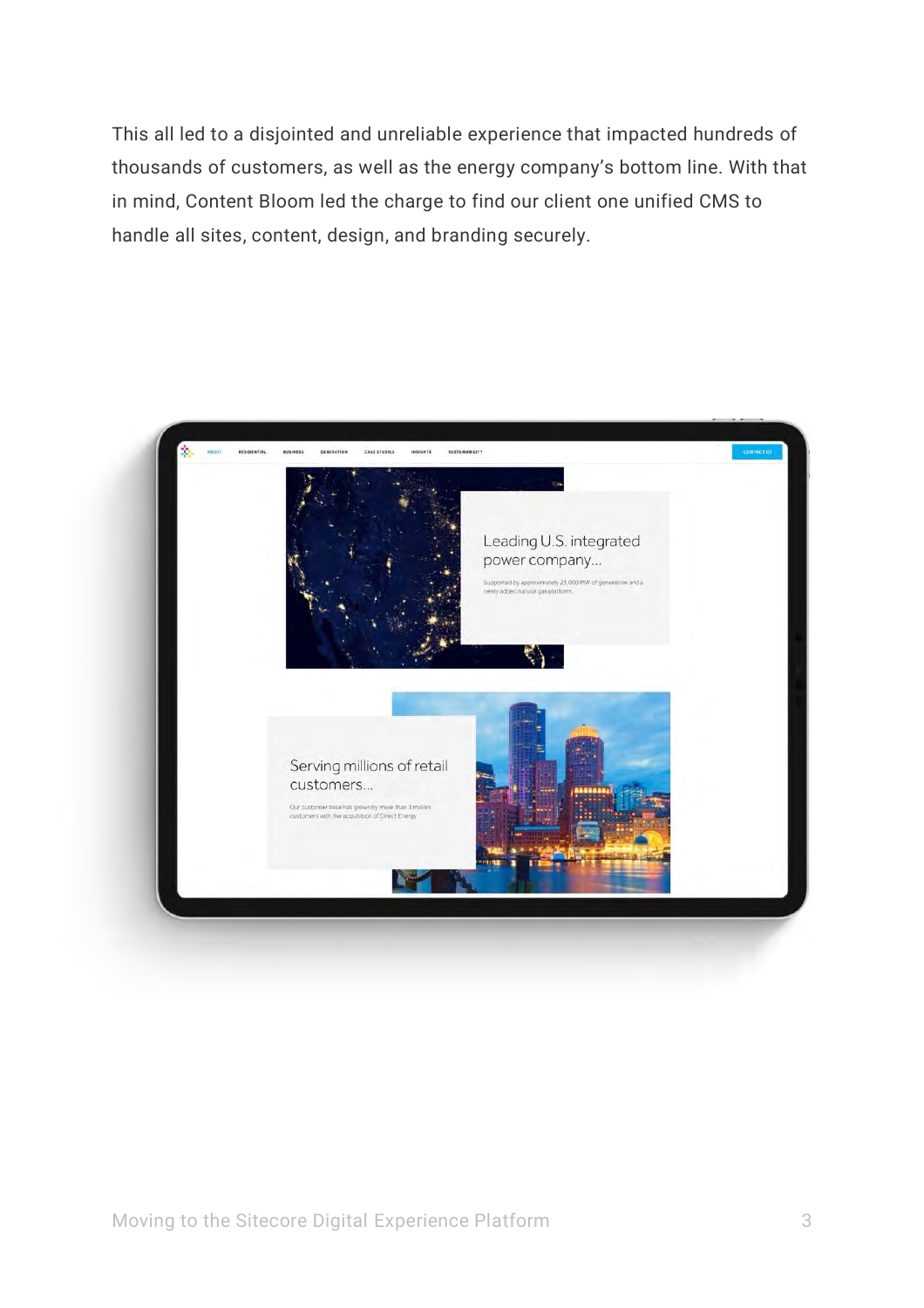## **Choosing and Making the Move to Sitecore**

Thanks to Content Bloom's experience with the energy company and its core teams across multiple strategic initiatives, the Content Bloom team worked as an extension of their digital team, acting more like an embedded group of Sitecore experts rather than a third-party that constantly needs input and guidance.

By leveraging our expertise and history with CMS migrations, we partnered with our client to begin their journey towards selecting a new enterprise CMS.

What we didn't want to do was migrate them into a difficult and clunky enterprise experience. The last thing they needed was to slow down their content team even more. Our client needed an enterprise platform with a modern interface designed to make content editing simple and intuitive for the user.

With this in mind, Content Bloom shortlisted the selection criteria and provided technical and handson experience for content authors with small proof concepts.

After scoring the various platforms against the core requirements and the preferences of the various project stakeholders, the energy company selected Sitecore as their CMS of choice.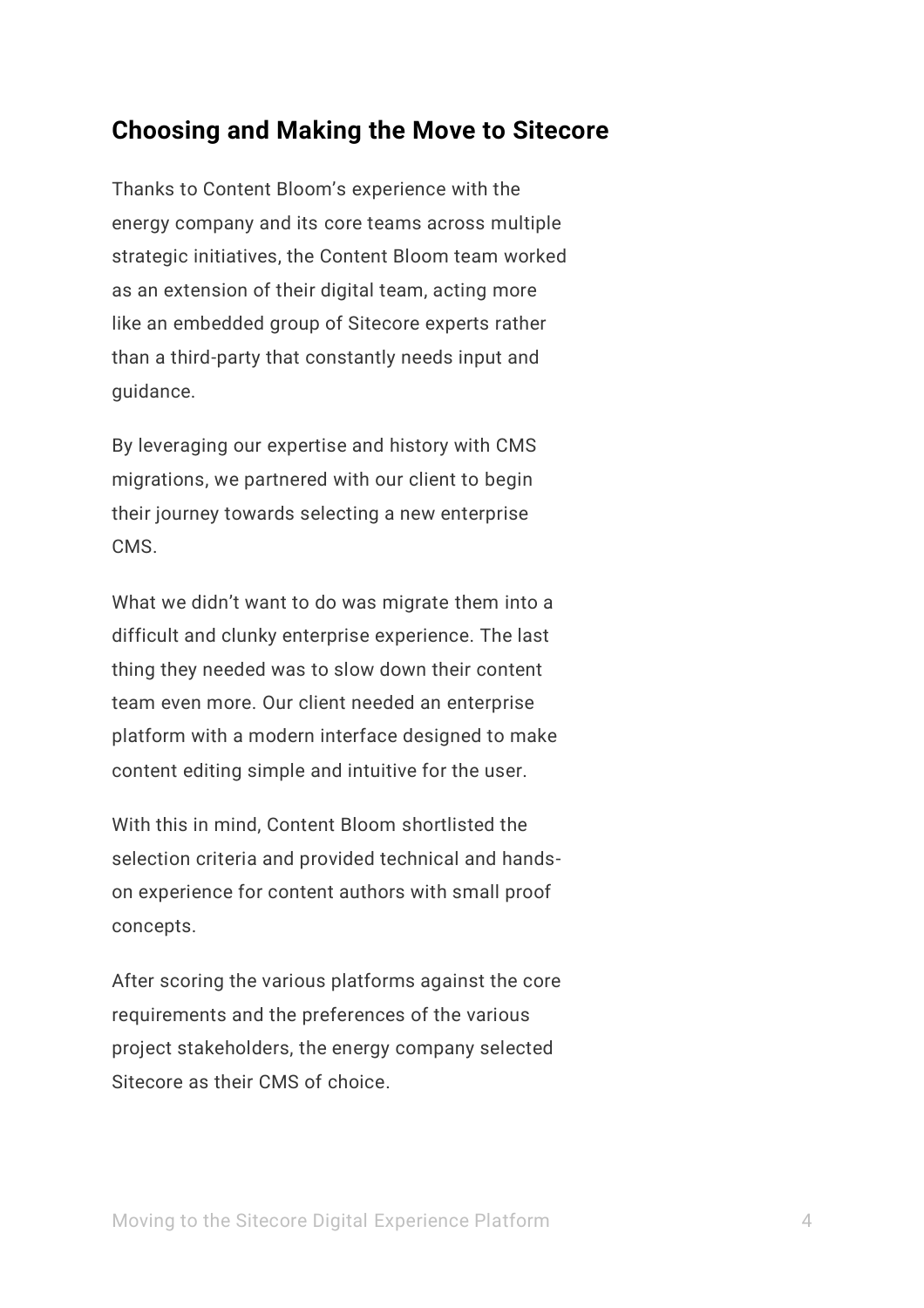## **How Content Bloom's Expertise Made the Difference**

Content Bloom has been a close partner with Sitecore for many years. Likewise, we've had an existing relationship with the energy company, which allowed us to understand their strategy, business roadmap, core objectives, and their most valued KPIs.

Together with the energy company's leadership, we crafted this Sitecore-centric solution in a way that accommodates those key digital strategy goals and accelerates the speed at which the energy company approaches them.

Without the proper expertise and team, a migration into a new CMS can be lengthy, expensive, complicated projects. All in all, our on-budget migration to Sitecore took Content Bloom a total of merely 24 weeks.

Our team of Sitecore experts were also on hand to deliver training where needed, ensuring that all team members could transition smoothly and get the most out of Sitecore's robust features.

# "It was a necessity for us to choose a partner with a skilled Sitecore team that would work with us throughout our Sitecore journey to ensure we have a solid, certified foundation to build upon."

Sreedhar Sundaram, CMS Lead IT Architect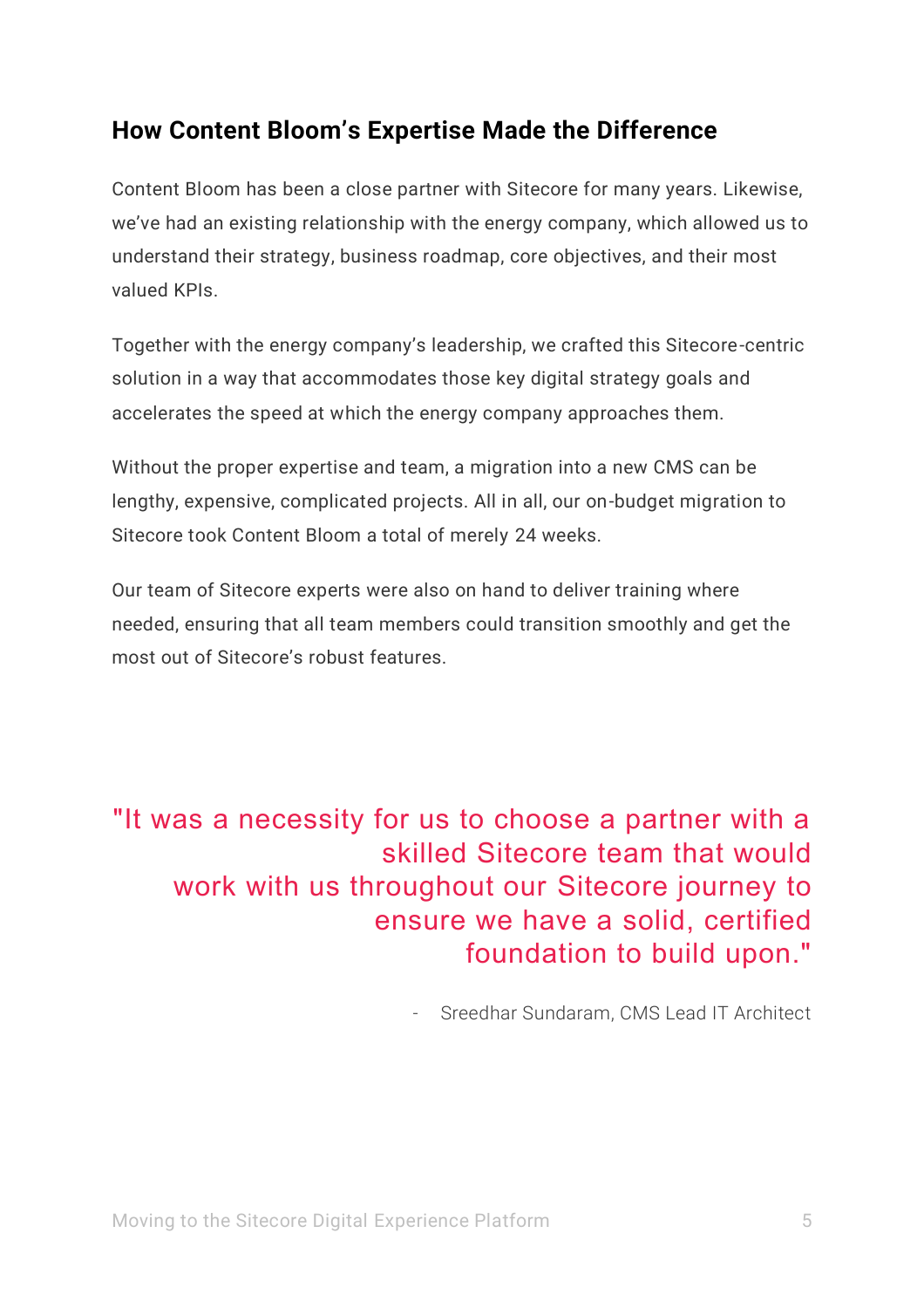## **4 Reasons Sitecore Made Sense**

| <b>Better Content</b>      | Sitecore's content authoring environment struck a   |
|----------------------------|-----------------------------------------------------|
| <b>Authoring</b>           | balance between user-friendliness and               |
|                            | omnichannel content management at scale. Plus,      |
|                            | there was no straightforward route for non-         |
|                            | technical users to do things like modify code,      |
|                            | which led to issues with their previous content     |
|                            | management systems.                                 |
| <b>Headless</b>            | Sitecore fit the energy company's desire to use a   |
| <b>Capabilities</b>        | headless CMS, as they wanted to launch new          |
|                            | experiences for customers, as well as make data     |
|                            | and information more accessible to field reps via   |
|                            | tablet devices. With Sitecore in place, apps and    |
|                            | microsites could be easily spun up for internal and |
|                            | external use, streamlining both the customer and    |
|                            | employee experience.                                |
| <b>Cloud Compatibility</b> | Sitecore was compatible with the energy             |
|                            | company's journey towards the cloud. They wanted    |
|                            | an AWS-hosted private cloud implementation, as      |
|                            | the plan was to move away from the WordPress-       |
|                            | focused hosting provider, Rackspace.                |
| <b>Enhanced Security</b>   | Put simply, traffic spikes will no longer pose a    |
|                            | threat to the website's uptime, as AWS servers can  |
|                            | scale up to meet demand instantly. And better yet,  |

those same servers will scale back down once the

traffic spike subsides, protecting the energy

company from any excess server costs in the

Moving to the Sitecore Digital Experience Platform 6

process.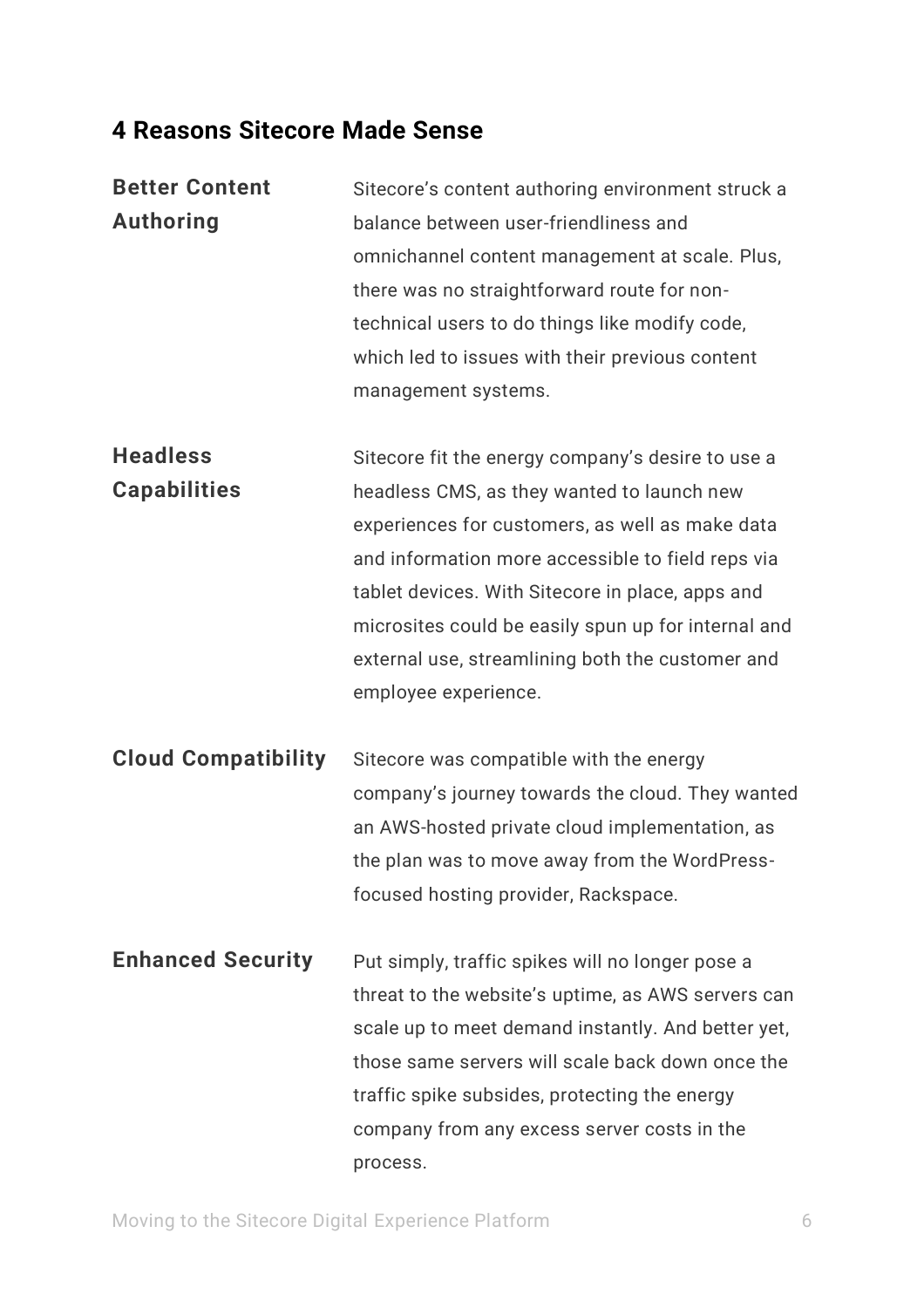## **The Opportunities Ahead**

Moving from a WordPress-centric technology stack to a Sitecore-centric one is like night and day. Unlike WordPress, Sitecore is an enterprise platform already built to deliver results.

Sitecore has enterprise-grade analytics, SEO, personalization, and user tracking features out of the box, making it an exponentially more powerful tool for digital marketers. Plus, there's no more blind dependence on open-source plugins and themes that can be, and often are, abandoned by their developers at any point.

But perhaps the most pivotal shift that the energy company has experienced, is the shift to headless content management, which opens them up a whole new world of opportunities.

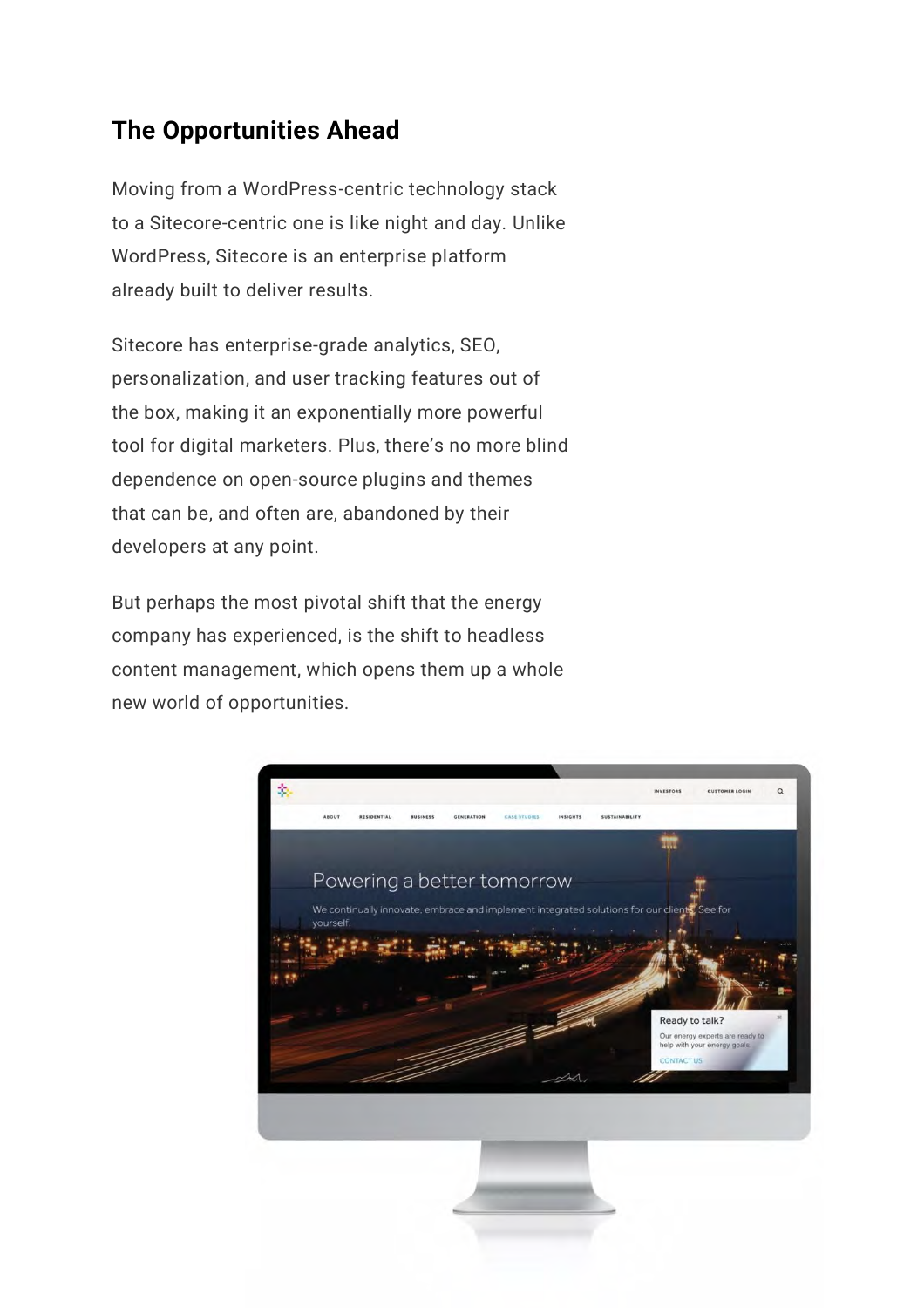#### **Headless, But with More Vision Than Ever Before**

- Developer Freedom Because a headless CMS is technology agnostic, developers can pick and choose the technologies they build experiences on and existing applications and logic can easily be repurposed to work with headless content services.
- Omnichannel-Ready & Future-Proof There are a range of touchpoints and channels being used today and there will likely be many more in the coming years. With a headless or API-first content strategy, your content doesn't mind where you send it, it's prepared for it.
- Incremental Growth By adopting a headless architecture, there's no need to invest in *every* product from the get-go. You can begin with your web content and add to your technology stack as you grow.
- Perfect for a Best-Of-Breed Approach While Sitecore does offer a suite of products, it can also behave like a headless CMS, enabling you to integrate with any third-party systems your strategy requires
- MACH MACH breaks down legacy applications and introduces a modular architecture that enables enterprises to be more agile and adapt faster.
- CaaS and LaaS Layout as a Service takes a CMS-driven experience and combines it with the developer friendliness of Content as a Service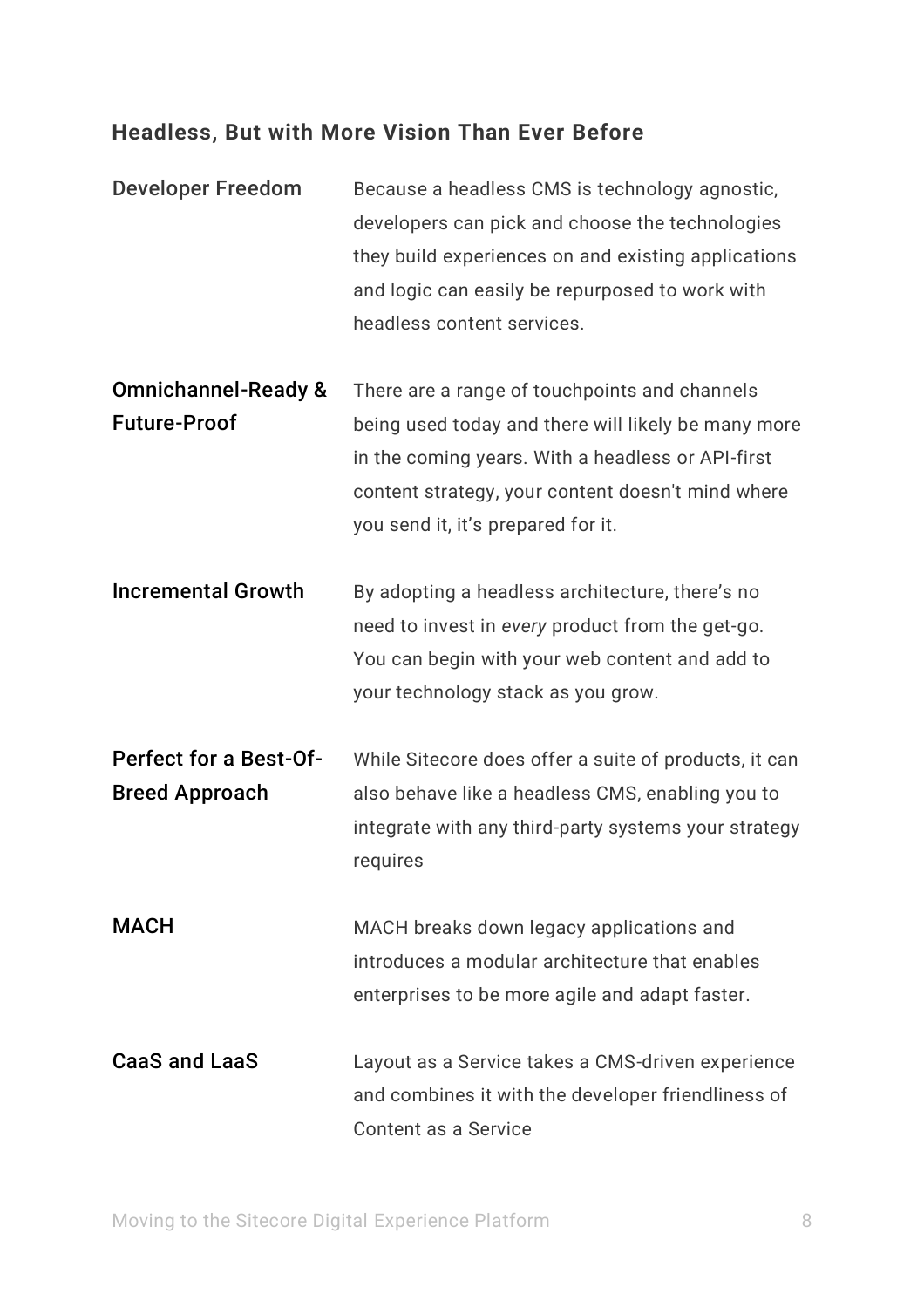Content management has pivoted in recent years and Sitecore is no exception. Today, headless content is king for a variety of reasons.

All of this ultimately translate into lower costs. Choosing your technologies on a project-by-project basis, being ready for any channel or device, growing incrementally, and adopting a best of breed approach, are all more cost effective than their counterpart strategies.

For the energy company, this all translates into faster and easier experience design. For instance, our client now has an internal design guide which further encourages content authors to launch experiences like landing pages for customers, or intranets and extranets for employees and partners.

# "They're no longer bound by their technology stack – they're freed by it."

- Jeremy Murphy, Technical Consultant, Content Bloom

Costs have also been cut on the content duplication front. Marketers no longer need to reproduce the same copy or re-upload the same images and videos for various channels, as Sitecore can handle it all from the same dashboard.

It also cuts costs due to the elimination of duplicated content in the case of "lost" content, or content for a new channel or device.

With a headless CMS in place, the energy company can start evaluating their customer journey maps, listen to the voice of their customers (not to mention their employees), and build their experience around what they want, and on the channels they prefer.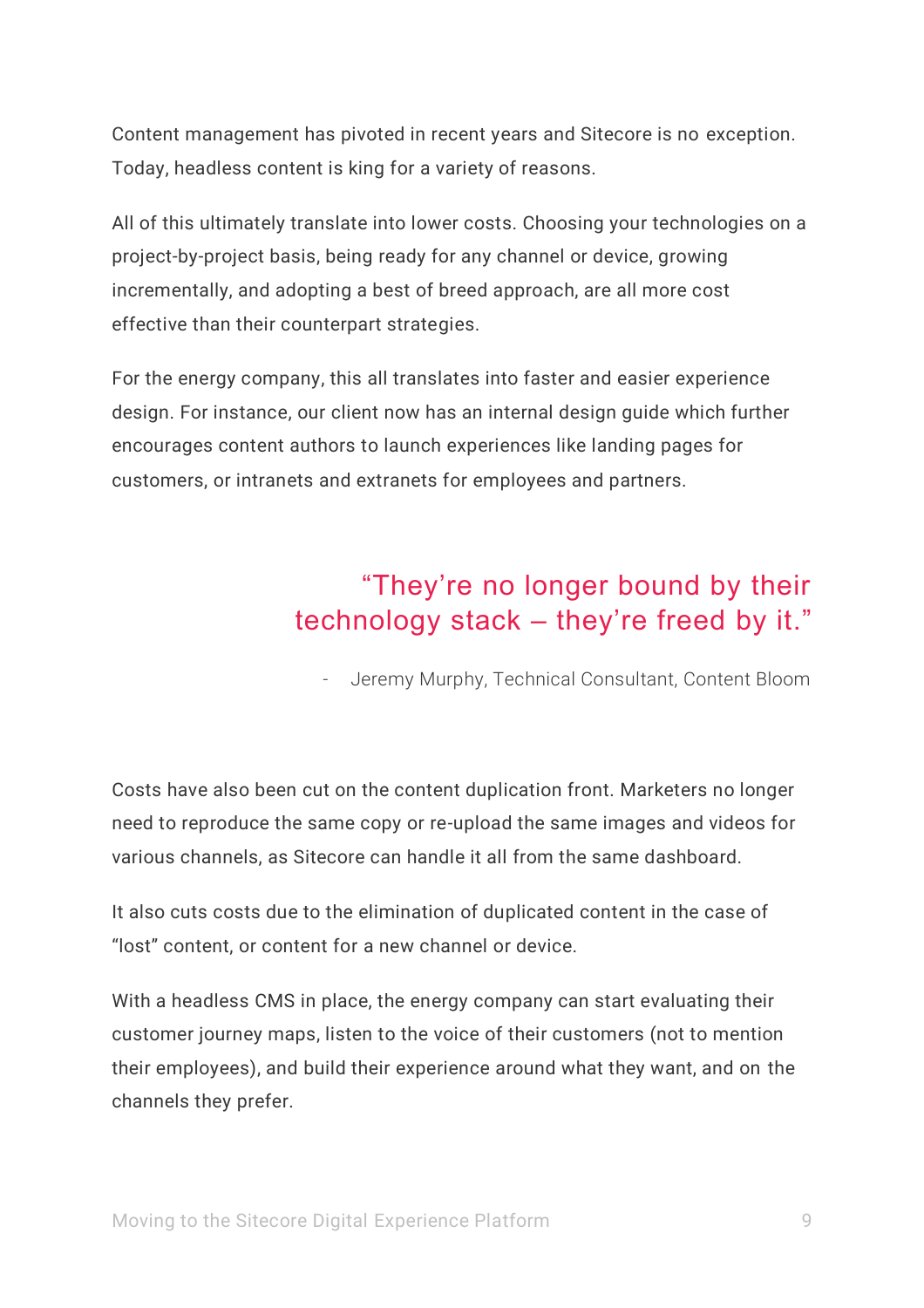#### **The Clouds the Limit**

Moving the energy company to cloud hosting is another giant step in the right direction.

Their journey to the cloud is ongoing and Sitecore has made that journey far simpler. Using AWS's world-renowned, secure, and lightning-fast servers — which Sitecore plays nicely with — the energy company's digital presence will be far more hardened and elastically scalable.

With our client burning away on Sitecore, we're already working towards integrating some of their systems to make it even more powerful and to put Sitecore firmly at the center of our client's content creation workflow. A separate project to build and implement integrations with the energy company's pre-existing DMP software are planned for 2022.